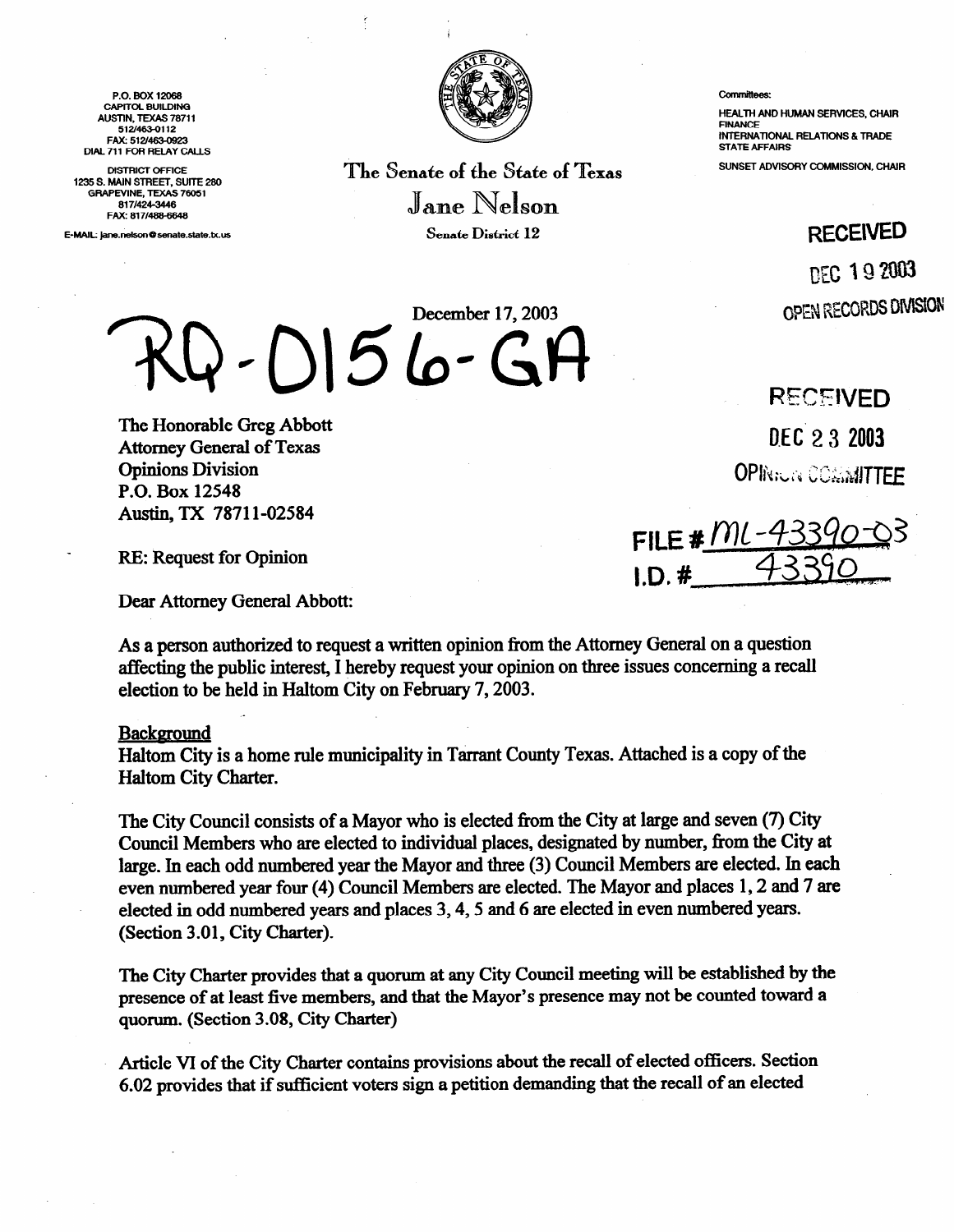. officer be placed on the ballot, and the City Secretary certifies to the City Council under Section 6.05 that the petition contains a sufficient number of valid signatures, this certification constitutes the initiation of the election process. Section 6.07 provides that if the officer whose removal is sought does not resign, then it becomes the duty of the City Council to order a recall election and fix a date for holding the election. The date of such election shall be the next state uniform election date. Section 6.09 provides that if the majority of the votes cast at a recall election is for the recall of the person named on the ballot, he shall, regardless of any technical defects in the recall petition, be removed from office and the vacancy shall be filled as vacancies on the City Council are filled. Section 3.06 provides that when a vacancy occurs in the office of Mayor or City Council Member from any cause whatsoever, a special election shall be held at the next state uniform election date that allows time to hold the election as provided by state law.

# The Recall Petition

A voters petition was presented to the City Secretary of Haltom City Seeking the recall of the five following members of the City Council:<br>Tracy Henderson, Place 2 (term expires May 2005)

John Williams, Place 3 (term expires May 2004)

Trae Fowler, Place 4 (term expires May 2004)

David Averitt, Place 5 (term expires May 2004)

David Averitt, Place 5 (term expires May 2004)<br>Mayor Dre Tom Dok Hyrlov Dloog 6 (torm ovnis  $M$ ayor Pro Tem Bob Hurley, Place 6 (term expires  $M$ ay 2004)

The City Secretary examined the petition and determined that it contained a sufficient number of valid signatures to require that an election be held concerning the recall of each of the five City Council Members. On December 2, 2003, the City Council received the petition at a regular City Council meeting and each of the five City Council Members declined to resign from office. At the same meeting, the City Council adopted a Resolution calling a special recall election to be  $t_{\text{total}}$  the same meeting, the City Council adopted a  $\frac{1}{2}$ held on February  $7,2004$ 

Ouestions Presented<br>If one or more of the five City Council Members are removed by the voters at the recall election to be held on February 7, 2004:

(1) Will a City Council Member who is recalled by the voters continue to serve in office under Article 16, Section 17 of the Texas Constitution until his successor is elected and qualifies at the next regular election in May of 2004?

(2) If the answer to question (1) is "yes", what recourse does the City have if a City Council Member who is recalled by the voters refuses to continue to attend meetings or to serve in office after being recalled?

 $(3)$  If the answer to question  $(1)$  is "no", and the voters recall three or more City Council Members, does a quorum of the City Council exist to conduct business until the May 2004 election even though Section 3.08 of the City Charter states that a quorum consists of five members of the City Council, not counting the Mayor?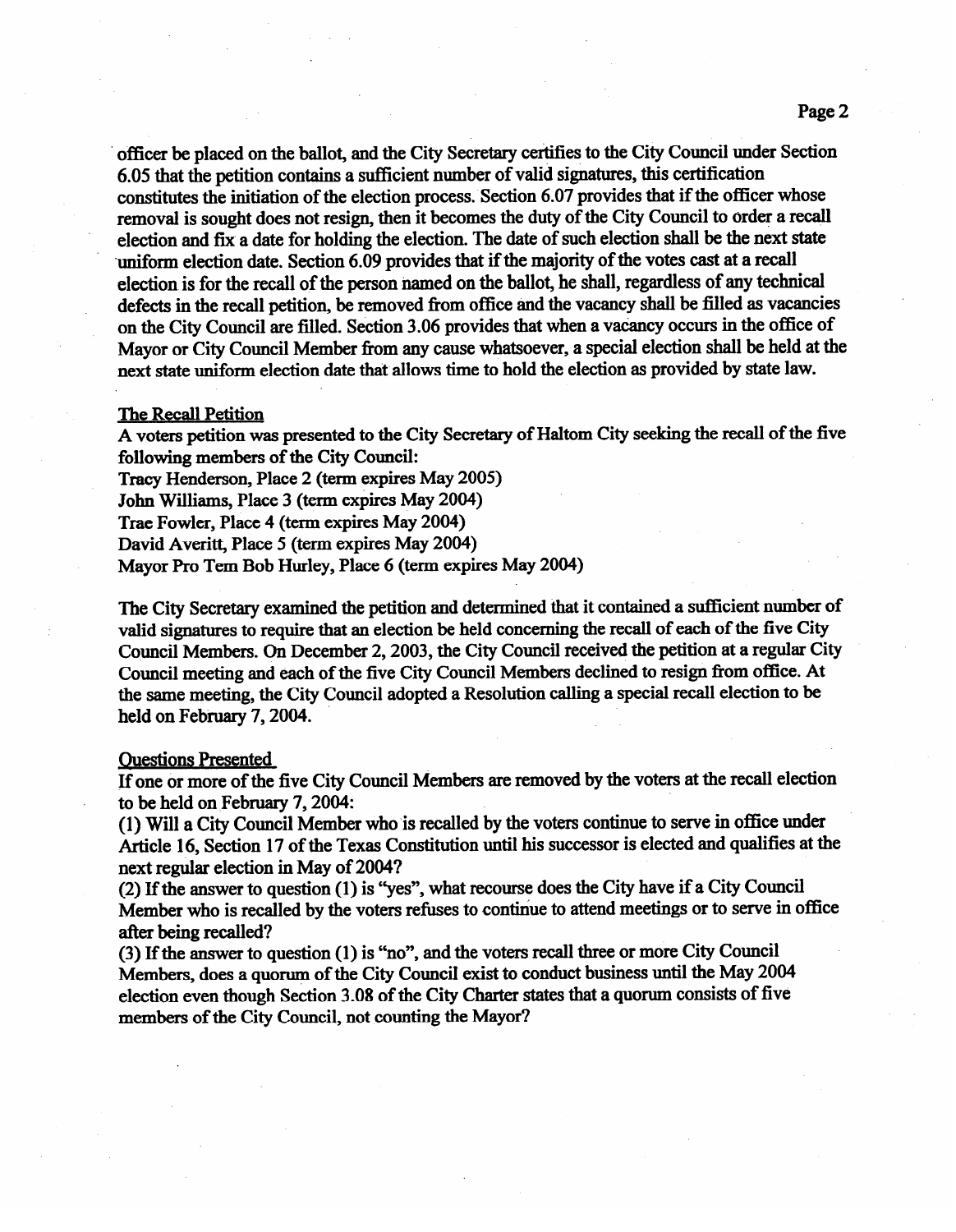## Applicable Law

**(1) Will a City Council Member who is recalled by the voters continue to serve in office under Article 16, Section 17 of the Texas Constitution until his successor is elected and qualifies at the next regular election in May of 2004?** 

Article 16, Section 17 of the Texas Constitution states:<br>Section 17 - Officers to Serve Until Successors Oualified.

 $\text{Section 17}$  - Officers to Serve Until Successors Qualified.

All officers within this state shall continue to perform the duties of their offices

until their successors shall be duly qualified."<br>This Section of the Constitution is mandatory and is self-executing. The purpose of the Section is to prevent vacancies in office and the consequent cessation of the functions of government. The Section requires an officer to continue to serve until his successor qualifies even if he has  $\mathcal{S}$ ection requires an officer to continue to serve until his successor qualifies even if he has resigned and *his* resignation *has been* accepted. *Plains Common Consol. School Dist. No. I of Yoakum County v. Hayhurst*, 122 S.W.2d 322 (Tex. Civ. App. - Amarillo1938, no writ). Also<br>Op. Tex. Att'y Gen. H-161 (1973). The commentary in Vernon's Texas Constitution concerning Op. Tex. Att'y Gen. H-161 (1973). The commentary in Vernon's Texas Constitution concerning this Section states that the purpose of the Section is "to prevent public convenience from

suffering because of a vacancy in the office."<br>On the other hand the courts have held that the right to hold over does not reside in one who has been removed from office. Manning v. Harlan, 122 S.W.2d 704 (Tex. Civ. App.-El Paso 1938. writ dism.): *Lipscomb v. Randall*, 985 S.W.2d 601 (Tex. Civ. App.- Fort Worth 1999, dism. as with dism.); *Dipscomb v. Ramaan*; 985 S.W.2d 601 (Tex. Civ. App. - Sec. World 6999, dism. as moot) *A. J Hyde v. State of Mississippi, 52 Miss. 665 (Miss.* 1876).

This issue was addressed by the San Antonio Court of Appeals in an unpublished opinion in the recent case of Willman et al. v. City of San Antonio, 2003 WL 22295328 (Tex. App.- San Antonio 2003, no writ). In *Willman* the court held that several municipal court judges who had been removed from office and replaced by other judges did not hold over in their positions. After citing the Manning v. Harlan case, the court referred to the commentary to Article 16, Section 17 indicating that the purpose of the Section, in part, is to prevent public convenience from suffering because of a vacancy in office. The Court of Appeals then stated:

Because appellants were removed from office, Article 16, Section 17 does not apply to the instant circumstances. The facts, as agreed to by the parties, reflect that there were the same number of judges after appellants' terms had expired as there were when appellants were in office. Therefore, no vacancy occurred in the office of municipal court judge that resulted in public inconvenience to warrant the application of Article 16, Section 17 of the Texas Constitution.

the application of Article 16, Section 17 of the Texas Constitution.

Based on the *Manning* and *Willman* cases, the rule is that when a person is removed from office, he does not continue to serve under Article 16, Section 17 of the Texas Constitution, unless there is "inconvenience" that the public would suffer if the officer does not continue to serve until the next election. The question in the Haltom City situation is: Would a "public inconvenience" exist if City Council Members are removed from office by the voters at a recall election and do not continue to serve? If they do not continue to serve, a situation could occur where less than five Council Members remain in office and there are not sufficient members to constitute a quorum.

Council Members remain in office and there are not sufkient members to constitute a quorum.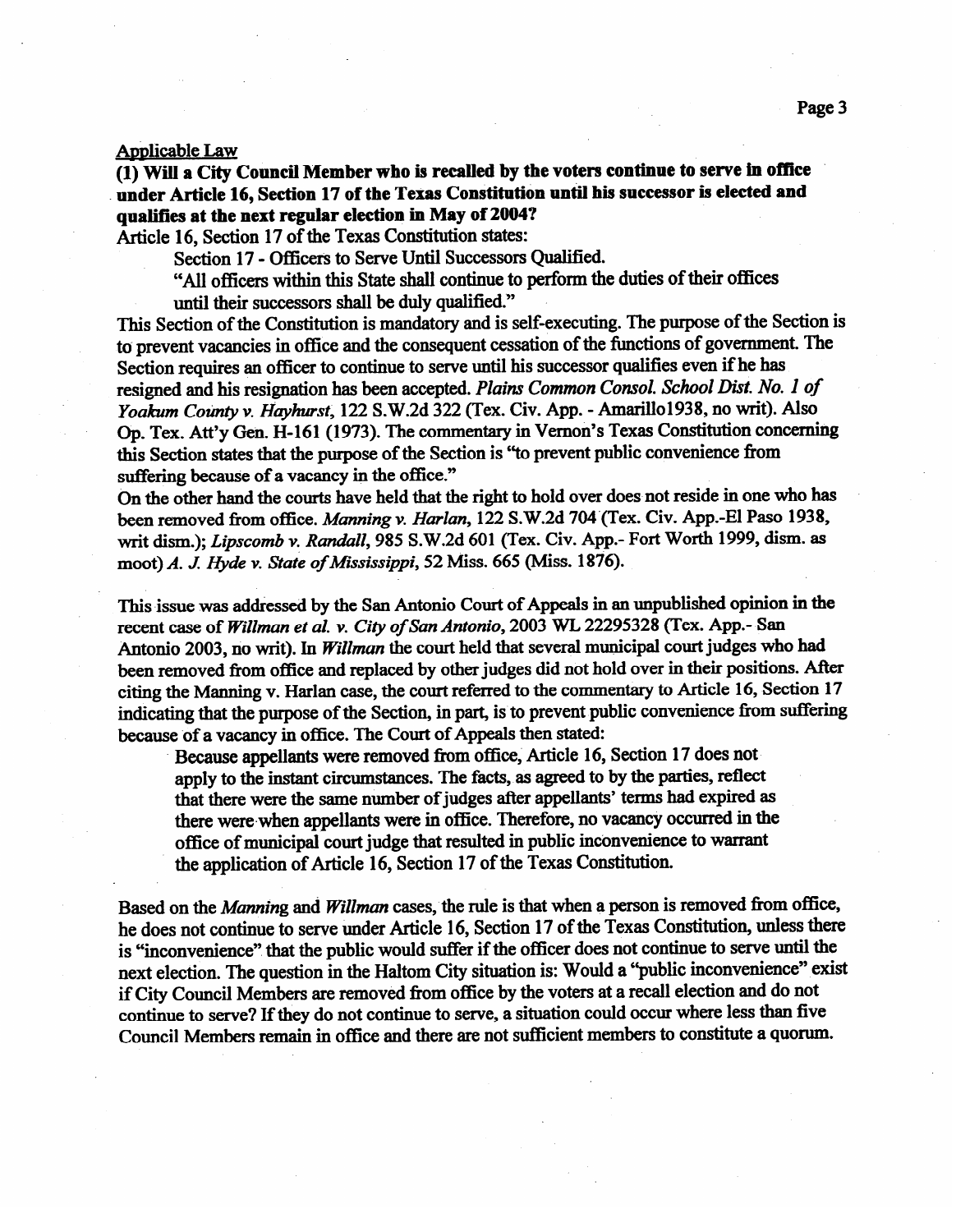## **(2) If the answer to question (1) is "yes", what recourse does the City have if a City Council Member who is recalled by the voters, but continues to serve in office under Article 16, Section 17 of the Texas Constitution, refuses to attend meetings or to serve in office after being recalled?**

The Texas courts have held that mandamus is the proper remedy if a government official refuses to perform a duty that he is required by law to perform. It is well settled, however, that mandamus will never lie to control how an official exercises his or her discretion. Mauzy  $v$ . *Legislative Redistricting Board', 471* S.W.2d 570 (Tex. 1971); Graves v. *City of Dallas,* 532 S.W.2d 106 (Tex. Civ. App. - Dallas 1975, writ ref. n.r.e.).

If a member of the Haltom City Council is required to continue to serve in office and refuses to do so, mandamus should lie to require him to continue serving, but cannot control how he exercises his discretion. If he fails to serve after being ordered by mandamus to do so, the writ can be enforced through contempt proceedings.

# (3) If the answer to question (1) is "no", and the voters recall three or more City Council **Members, does a quorum of the City Council exist to conduct business until the May 2004 election even though Section 3.08 of the City Charter states that a quorum consists of five. members of the City Councii, not counting the Mayor?**

If the City Council Members who are recalled do not continue to serve, and this leaves less than five Council Members in office, there would not be the five members who are required to constitute a quorum under Section 3.08 of the City Charter. The question is: will the number required to constitute a quorum be reduced by the number of City Council positions left vacant by the recall election? If not, the City government could not continue to function.

*In Nalle v. City of Austin, 93 S.* W. 141 (Tex. 1906), the Texas Supreme Court held, in determining what constituted a "majority of the whole council" in a vote to adopt a tax levy ordinance, that a vacant position caused by the death of a council member should not be included in determining the number of positions on the city council. In *City of Alamo Heights v. Gerety*, 264 S.W.2d 778 (Tex. Civ. App.- San Antonio 1954, writ ref. n.r.e.), the San Antonio Court of Appeals held, in determining what constituted a three-fourths vote of all members of the legislative body of the municipality in a zoning case, that the position of a member who was disqualified from voting would be treated as vacant and would not be counted.

Based on the above authorities, and because public policy should not require Haltom City to cease operating, it is arguable that the number of City Council Members required to constitute a quorum should be reduced by the number of positions that are vacant because the incumbents have been recalled. Their positions could remain vacant until they have been filled at an election. Under this scenario, there wouId not be any "public inconvenience" as discussed in question 1 above because although the removed Council Members do not continue to serve, a quorum would still exist and there would be no cessation of the functions of government.